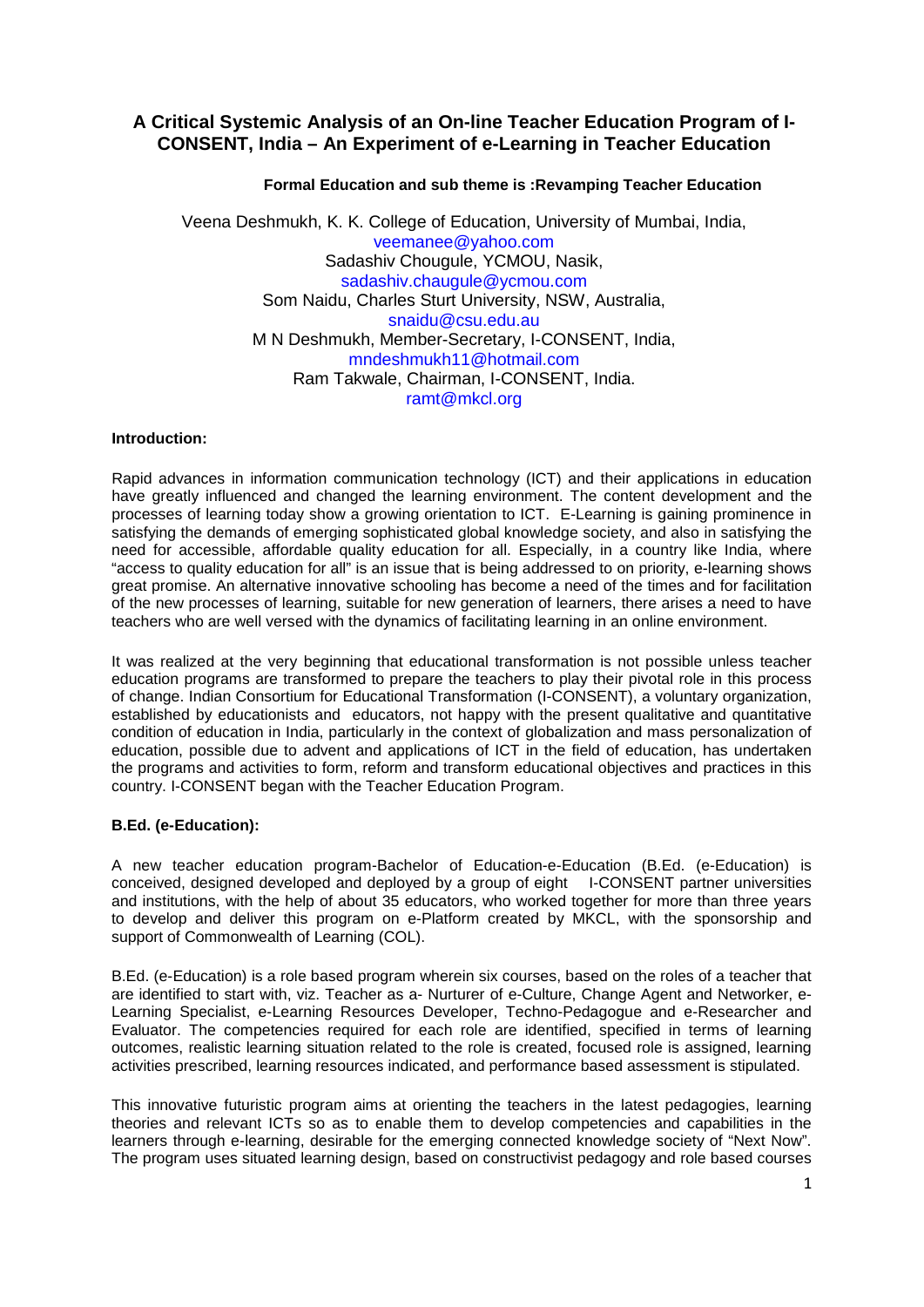that are delivered in a distributed e-education system, creating and using Open Educational Resources (OERs), for sustainable development of learners and situates, such as, classroom, school and local community in the global context.

It is believed that learning is a process of developing, understanding through problem solving and critical reflection, and is rooted in authentic situations. Learning is supported with scaffolds that promote cognitive apprenticeship. Assessment of learning outcomes is closely aligned with the learning context and the learning activities (Naidu, 2005). Throughout the program, cooperative and collaborative working and learning is promoted.

### **Pilot run of the program:**

This is a Degree level online teacher training program of two years duration, being piloted by Yashwantrao Chavan Maharashtra Open University (YCMOU), as a flagship program of I-CONSENT, for last 14 months with a small group of about 47 students registered at three study centers at Mumbai, Pune and Nashik.

The first two courses are delivered online during the first term (June-November 2009) and Courses III and IV in the second term ( January-July 2010). The Third term will cover courses V and VI (August-December 2010). The students will complete their project work, Comprehensive Viva and finish the complete program in the fourth term (January-June 2011).

The program details are given in the brochure available on the website [www.mkcl.org/ebed.](http://www.mkcl.org/ebed)

### **Process Review:**

In the light of the personal experiences of the faculty and the learners during the piloting of this program, it is attempted here to critically examine the development, delivery and deployment processes and support systems involved. These include cooperative and collaborative working, learning and developing; mentoring and on-line tutoring using ICT tools and techniques and open learning resources for the facilitation of new learning processes in different settings and situations; evaluation system involving Portfolio assessment; infrastructural facilities, its model of management for developing together on an e-platform etc. This examination is in terms of both personal development and situated development, and also effectiveness of the systems, sub-systems and structures. Pertinent pedagogic and organizational issues involved are also raised.

# **SYSTEMS and PROCESSES:**

#### **Developmental Processes**:

Six course teams were formed, with a leader and five-six experienced educators and entrusted with the responsibility of development, monitoring and updating of the courses. The teams worked together under the guidance of international experts In the process of development many teams got disintegrated and reformed, new teams had to be formed, oriented in the strategies adopted and then pressed for the developmental activities.

It was a challenge for the team members to develop appropriate scenarios that reflected reality, and showed the requisite variety and richness. Their unfamiliarity with the online mode of delivery and the characteristics of the e-learners in the beginning made the task more complicated and difficult.

# **Up-gradation of courses:**

Continuous updating of the contents and the OERs for the program is an ongoing activity. In the Tech-MODE, a networked system can provide continuous feedback from all the players in the System. This is an enormous information resource of raw data, which could be periodically analyzed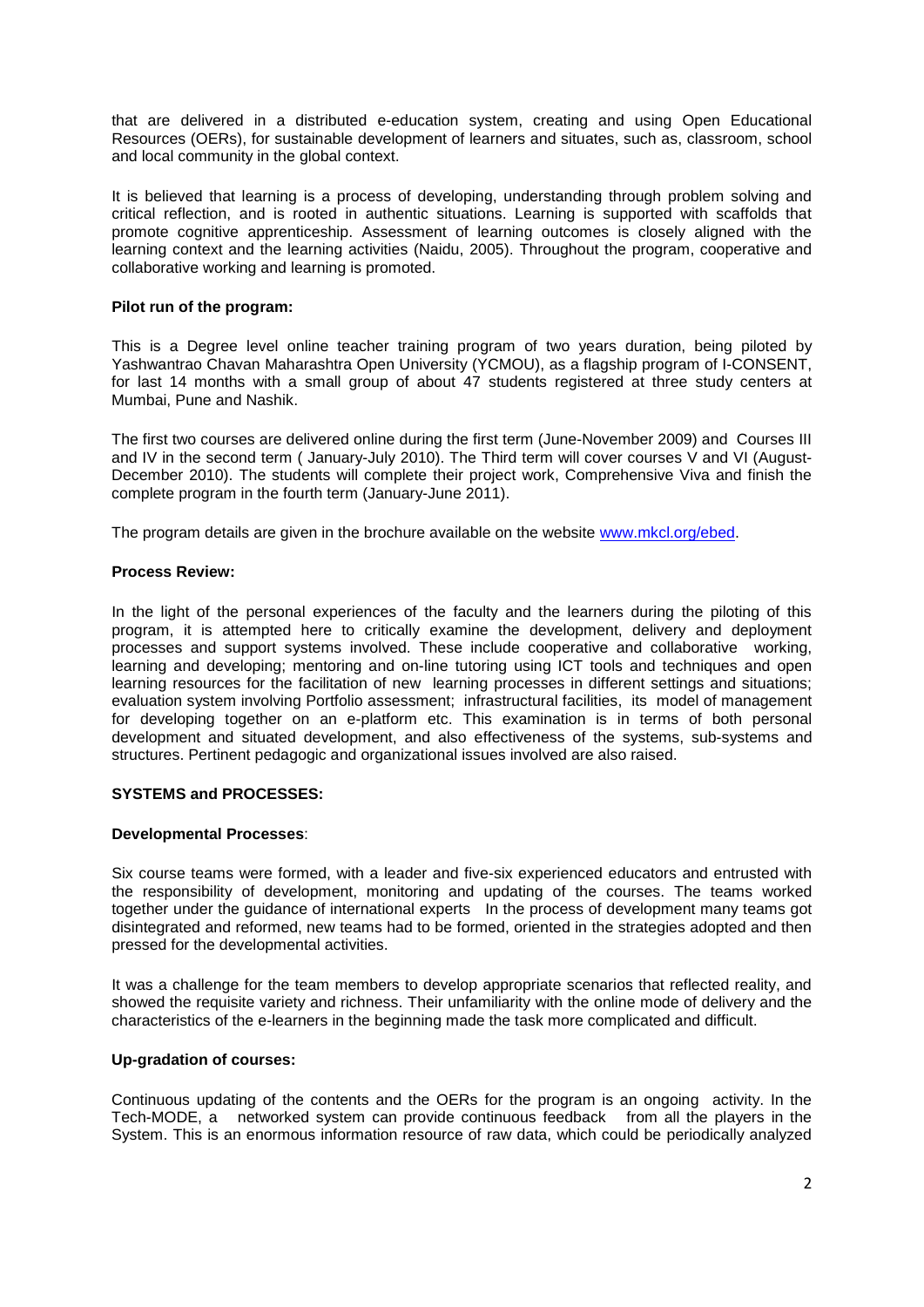for actionable knowledge, for learning lessons and for integrating lessons into the system for improving it.

However it did not work like that. Online feedback, particularly from the students, was not as forth coming and frequent as it was during the term end review meetings which were f2f. The delivered courses are reviewed twice, jointly by students, tutors, mentors and other functionaries, at each term end review meeting and suitably modified to overcome the problems faced by them. At the end of the pilot, the entire program will be finally reviewed, modified and will be ready. This approach helped in maintaining flexibility, constant improvement and openness to add subsequently, any new course if a new role is identified distinctly.

These review meetings examined the processes involved in development and deployment of courses and considered the problems and difficulties. This examination is a process evaluation, in terms of the developmental objectives, both personal development and situated development, and also effectiveness and impact of the systems and sub-systems used and structures created. As was expressed in the two term end reviews, it was evident that during this time of pedagogy transition to constructivism, much de-learning and relearning occurred, insights developed and thinking processes improved.

#### **Delivery and Deployment Processes and Mechanisms:**

The same six Course Teams, involved in development of courses, were entrusted with the responsibility of deployment and delivery of the courses, working as tutors and mentors.

The program is deployed and delivered online, using a network of study centers and appropriate ICT tools and techniques, providing the best possible interactivity, core to any teacher education program, through minimum five distributed learning sessions for each course involving audio-graphic and video inputs, self study and group discussions and cooperative and collaborative learning activities and discussion sessions. Study Groups are formed by the students-they are encouraged to do somaintained, supported with enrichment activities at different places-situates like class, school, community, home involving support and networked interactivities.

The expert inputs and resources are provided using e-platform created and supported by MKCL, through power point and multi-media presentations and through supplementary learning material in multiple formats, print-non-print, including lectures, audio-video cassettes, CDs, journals and textbooks, e-books, readings on net/websites and discussion etc. with a continuous, virtual, as well as, real time student support system.

These Distributed Class sessions are archived and learning resources like Learner's Handbook, Study Material (Scenarios), Texts and References etc are made available on Website of the program with a free access to the learners, mentors, tutors and other functionaries involved in the program. Study Center Library also is made accessible to the students.

"The well planned Pre-DC, Post-DC activities and the scenarios with the provided reading material has well prepared me for the actual DC sessions, because of which understanding of the subject has increased to a large extent" observed one of the students while reacting to the DC for course III.

After participating in an international webinar as a learning activity, arranged by one of the mentors at Mumbai center, another student was expressing herself in one of the review meetings in the following words, "I want to emphasize that participating in webinars, e-seminars, synchronous discussions during DCs and asynchronous discussions on 'ERA' and 'Multiply' boosted my confidence. Earlier, I used to feel shy to participate in f2f situations. Somehow in the virtual situation since I could not see the others, I got the courage to ask questions. While participating in the webinars on BBL by Dr. Susan Kovalik I asked many questions, they were well received and appreciated, I got the satisfactory answers and from that I got a confidence that I can not only communicate locally but globally also."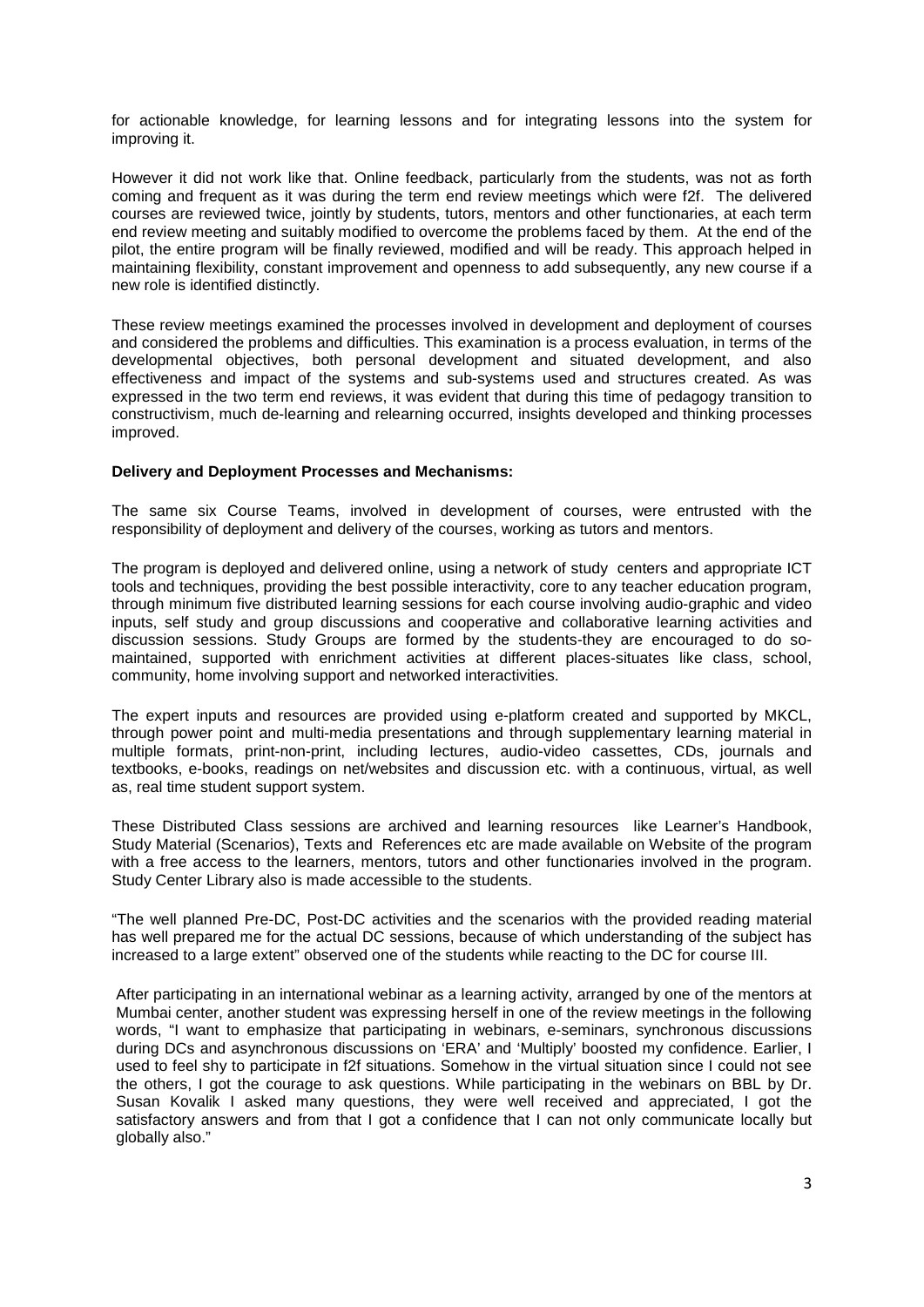"The rationale provided for each course made the learning activities purposeful. Clearly defined roles and problems, sequential learning activities and expected learning outputs through a collaborative process decreased conflict and increased participation. This systematic approach has removed anxiety amongst us" says another student.

### **Learning Processes**

Even in the learning processes**,** cooperative and collaborative working, learning and developing together is the basic strategy adopted and nurtured in all the learning activities, assignments and field work.

This collaborative learning process helped in reducing stress and increased positive relationships. The Camaraderie among students was clearly visible in their forum and chat sessions. "While communicating for completion of these activities I made many new & good virtual friends. That is the most important gain I feel." This is how one expressed her feeling.

The students are encouraged to form the groups for studying and working on learning activities and in completing assignments-helping and supporting each other to overcome difficulties in their development. "The group activities effectively reduced our feelings of isolation, increased active learning, and increased synergistic relationships in the classroom," they observed.

New learning processes are emerging due to ICT applications and the teacher is expected to facilitate these processes to promote:

- 1. Learning to learn-self study
- 2. Learning by doing-performance
- 3. Learning through distributed classroom
- 4. Personalized learning supported by OERs
- 5. Group learning and developing-L3 groups
- 6. Learning by leading student activity groups Swadhyay Parivar
- 7. Learning through experimenting Prayog Parivar.

The courses provide the learning activities for such an integration process of learning- self-study, according to individual needs and choices, group-learning in the context through interaction with media, people, tools and techniques and other L3 groups and resources available on the internet resulting in a better skilled teacher. The students did like to perform those activities in groups, even when working online. They found others responsive to their needs.

A student seeking help from colleagues to overcome some problem states, "In response to my query on ERA forum I received 9 responses the next day, two wanted to know the same thing, five the solutions from other students and two from the tutors."

"The assignments were very different than what we were used to. Initially we couldn't understand them easily. But working in groups we could develop the capacity to see the problem through each & every angle as well as to think about each & every possible solution. This enhanced my critical thinking skills and I am very satisfied that my thinking was on right track because in about 70% of assignments I got good marks and good remarks." One student observed.

Many found they could easily apply the skills and competencies they developed during this program to their field of work. For example, one student, after enjoying Wiki educator's experience when exposed to it, prepared spoken tutorial on Wiki Educator for new users. Another student working in a company, designed, developed, deployed and evaluated a Training Program following most of the concepts, strategies and processes learnt during the first year of e-bed course. Many a students who are working as teachers have planned their classroom activities catering to multiple intelligences and learning styles, employed cooperative learning strategies like brain storming; think, pair, share; jigsaw etc at appropriates situations. One of such teacher student shared, "instead of concentrating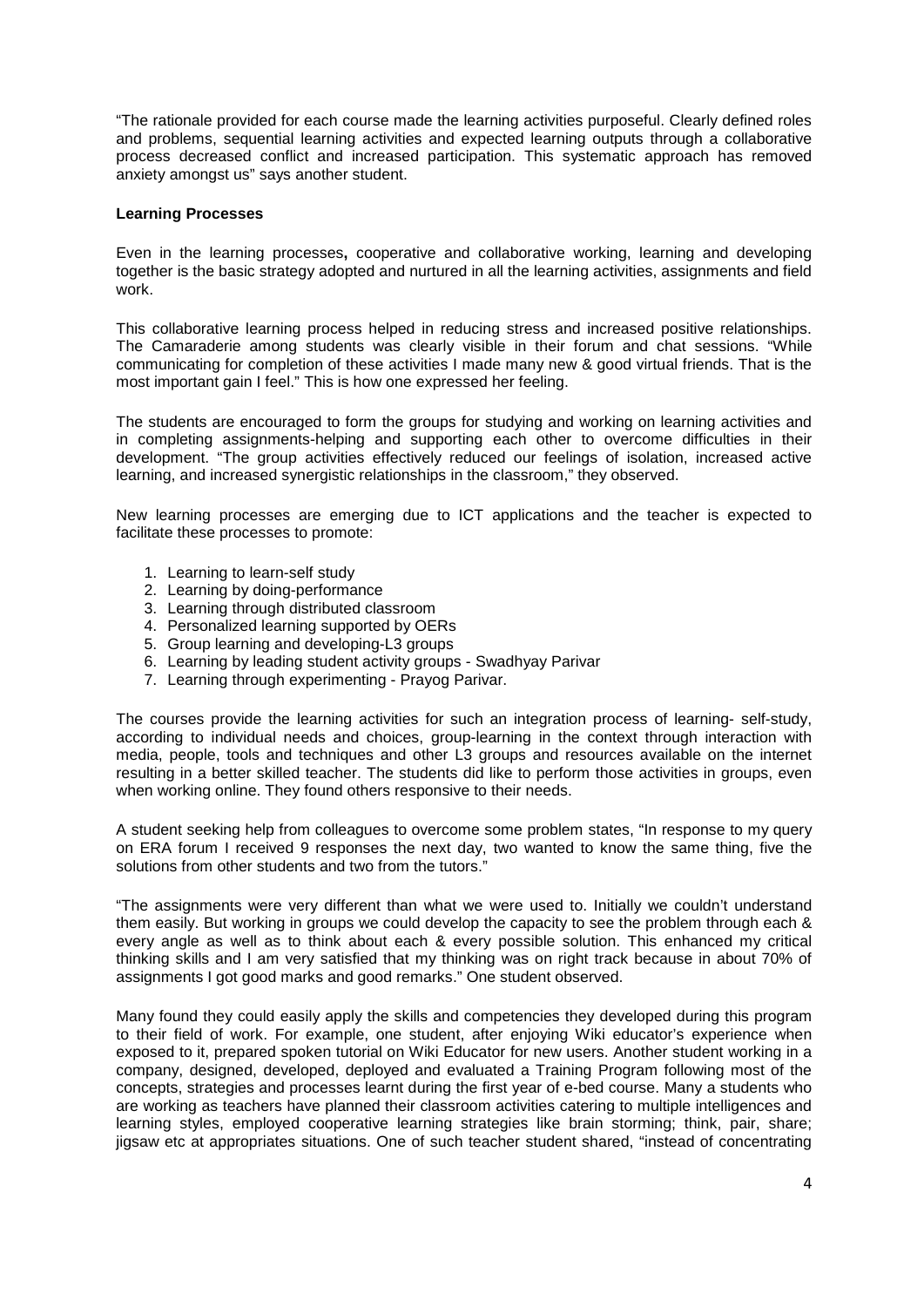only on content delivery I'm focusing more on activities that cater to development of social and moral values such as Talking in softer voice**,** Politeness, Truthfulness, Seeing good things of others."

The non working students also applied their competencies and the new concepts to help their children in studies. Many of them joined networked virtual communities working for social cause. They also created their own blogs. Many of them created a network of parents using SMS service of mobile phones.

They also created and use the open learning resources relevant to course ware. Learners are motivated to go beyond OE Resources provided in the courses and to find newer resources, read, search, and use them for course activities and assignments

At each study center Mentors are identified to support and help the learners if need be. Mentoring is both, online as well as f2f to provide immediate help, support and hand holding to learners for facilitating their learning, as well as, in organizing and maintaining groups and coordinating course work. During Distributed class also, the mentor is available in immediate proximity with help. However, mentors for some of the assignments were not able to create that kind of confidence amongst students

Online tutoring is provided through Distributed Class. Minimum five DCs for each course are provided. Tutors make presentation and conduct sessions from their respective convenient places and learners react to tutor performing learning activities/ interacting with each other at study center.

### **Student Support system and mechanisms:**

Following support services for students are created and used in the program:

- i. Support services at Study Centers: A mechanism of student services, to facilitate learning, is established in the form of Study Center, equipped with necessary infrastructural facilities like rooms for group discussion and group work, hall for DC, library, as well as, technological support like internet facilities, computers, VCL sessions, Credit bank, Development and maintenance of learner portfolio etc. Adequate human resources are also provided for administrative support and for online tutoring, mentoring (10:1), hand holding and resourcing at each study center
- ii. Central services at YCMOU- Nodal Agency: General Information Center managed by the Program Executive Officer (PEO) who also coordinates between the three study Centers, as well as, Tutors, Learning resources, experts, course developers, Academic coordination, monitoring and updating facility, term end and program end comprehensive Viva , Final Assessment and Evaluation, Awarding Degree/Diploma-Certification etc.
- iii. Central services at MKCL- another partner organization: e-platform and support services (ePASS), network of access centers, creation and maintenance of network of learners, teachers, parents, experts, and special interest groups, all soft ware systems like LMS ERA, CONFLUENCE,SABA ETC and accounting and all technical support.

However all the technical support systems, though operational, were infested with several teething problems like difficulties in connectivity, power cuts, problems of handling the systems due to unfamiliarity and lack of confidence and skills, occasional unavailability of hand holding and frustration thereby etc. Such difficulties were prominent amongst teachers coming from primary schools or those who were not exposed to e-culture much. Mentor and peer support was very valuable in such instances.

# **Evaluation Process:**

There is no formal year end or course end examination in this course. A comprehensive continuous evaluation system is being used in the program. Both formative and summative assessment techniques are used. Formative assessment of events and assessable learning activities is conducted using pre-determined evaluation rubric and, of non-assessable activities through rating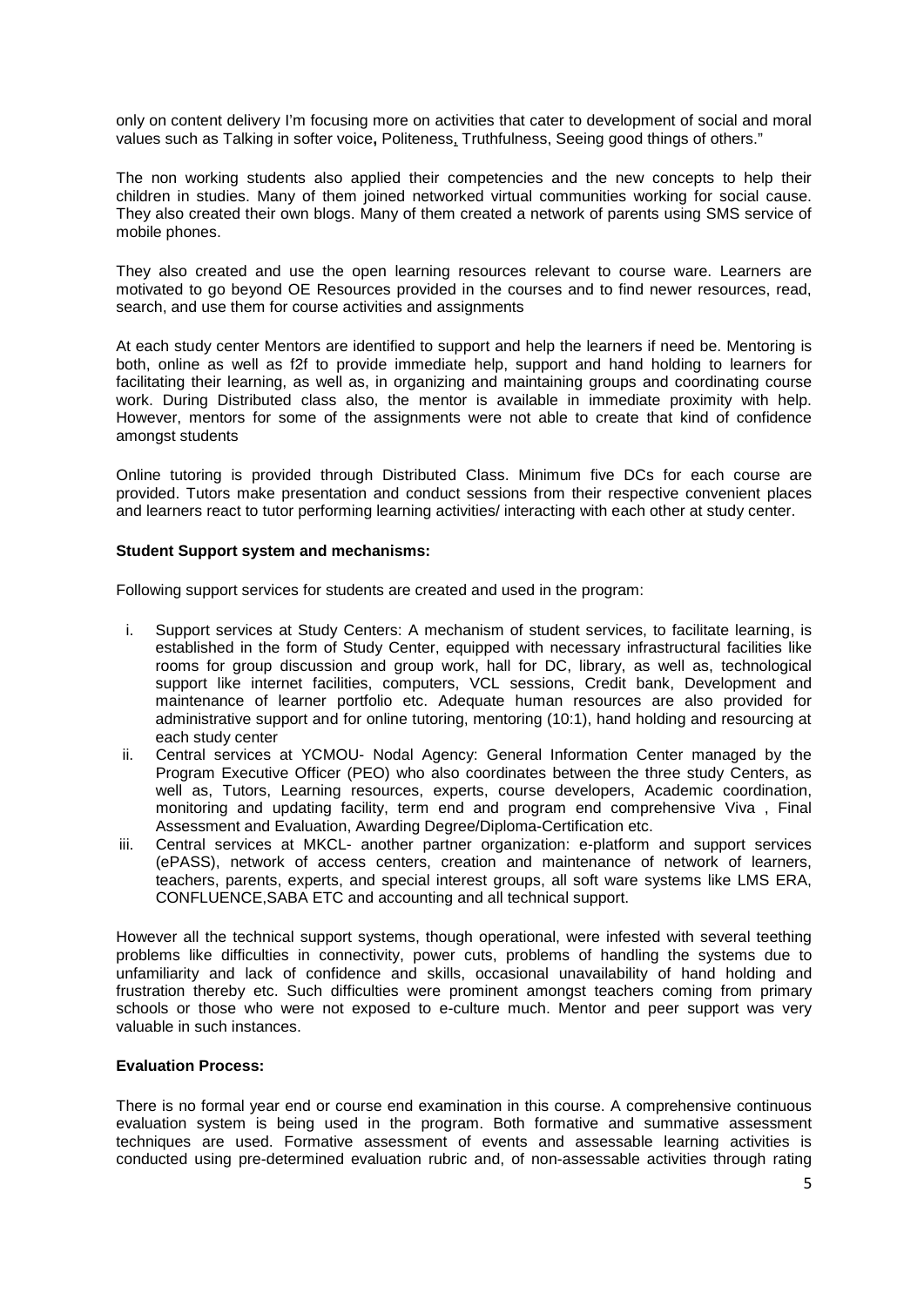scales at the term end Viva. Continuous assessment of the learning is done through self evaluation using evaluation rubrics and reflections of the learner along with peer and tutor evaluation.

"First time used the provided rubrics for self evaluation which was a big help in improving the assignments before submission". "I used the rubric as a guideline for completing the assignment," observed one of the students.

Summative evaluation at the end of the program will be done by the Quality Assurance Team of five, comprising an internal and three external experts appointed by the university and a concerned mentor in a comprehensive Viva-Voce and final grade is assigned on the basis of the learner's performance in the term end and program end comprehensive viva which includes the assessment of the learning activities undertaken, assignments completed, portfolio assessment, access and use of ICT and success stories of learners. This term end evaluation is a process evaluation, in terms of the developmental objectives, both personal development and situated development, and also effectiveness and impact of the systems. For such an evaluation, proper criteria are being evolved and suitable tools are being prepared. This system of evaluation is being perfected by constant modifications on the basis of live feed back received from the field in these review meetings, from time to time.

After successful completion of the program and acquiring required number of CPs, YCMOU will confer a Degree of B. Ed. (e-Education).

#### **Some basic issues**

Pertinent pedagogic and organizational issues involved include:

- 1. Motivational factors to hold the groups together
- 2. Networking-primary and secondary-creation and maintenance
- 3. Leadership at different levels
- 4. ICT preparedness for online program
- 5. Pedagogic transition

#### **Conclusion**

After the pilot run is over and the complete program along with the systems and sub-systems reviewed, updated and validated; the field tested Tech-MODE Teacher education program, best suited for the needs of the emerging knowledge society, will be available for wider use. This may prove to be a better alternative to the conventional main stream teacher education program.

#### **References:**

Deshmukh Martand, Deshmukh Veena, and Takwale Ram, (2008) A case study of The Online Bachelor of e-Education: A Teacher Education Program for Educational Transformation. Paper presented at the The Fifth Pan-Commonwealth Forum on Open Learning, 13-17 July, 2008, University of London: London.

Deshmukh Veena, Manchekar Savita and Hardikar Gauri, (2010) Situated Learning Design for e-B.Ed. Course of I-CONSENT: Practitioners' Perspective. Paper presented at the 3rd Annual Form on e-Learning Excellence in the Middle East, 1-3 February, 2010, Hamdan Bin Mohammed e-University, Dubai, UAE.